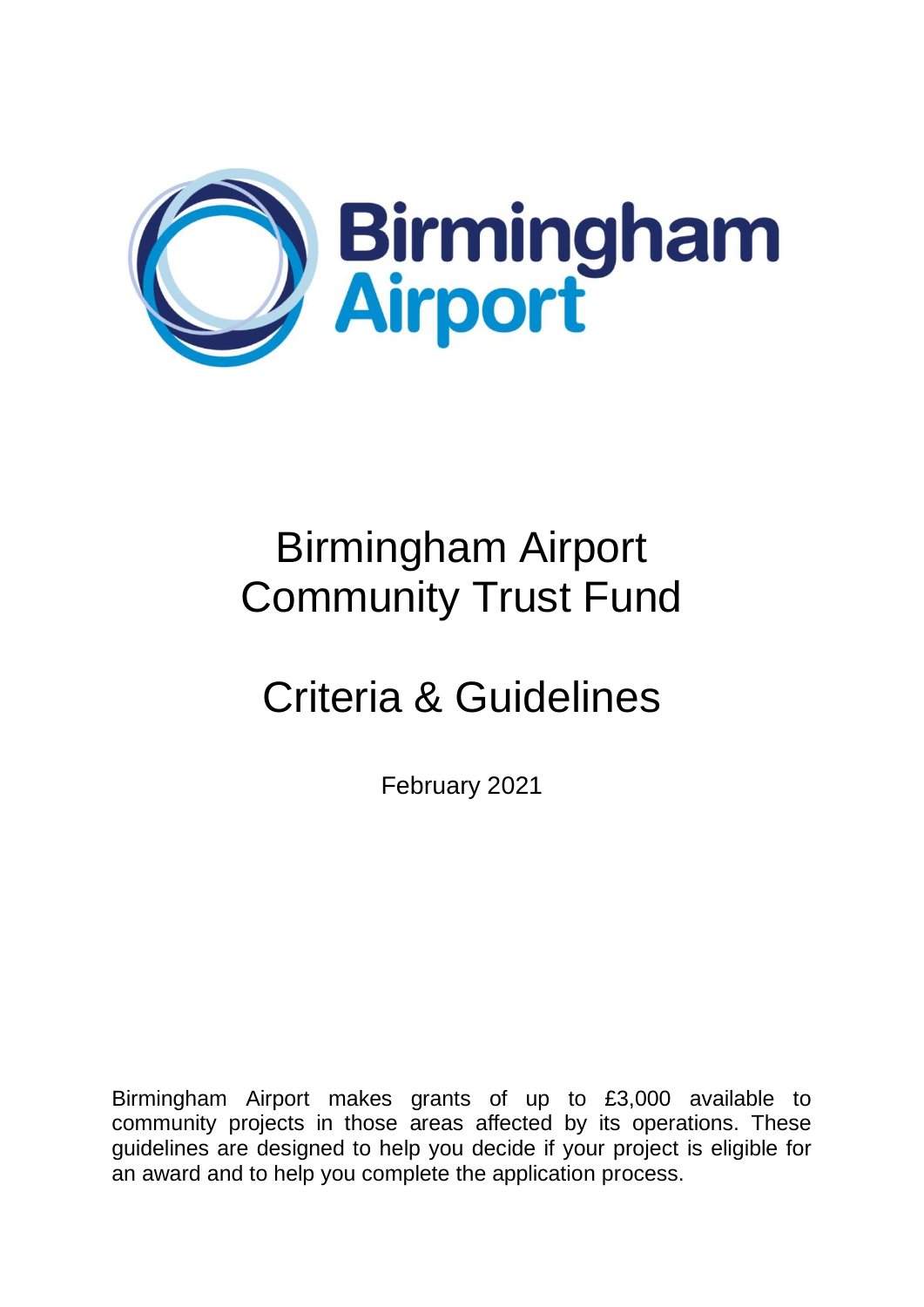**Introduction** 

**At Birmingham Airport we have always tried to find ways of putting something back into the communities which are most affected by the Airport's operations, through our environmental programmes, through support for educational activities and by encouraging our staff's involvement in community activities.**

*We aim to achieve a balanced approach in our relationships with communities around the Airport - to monitor the environmental and social impact of our operations and to look for practical ways to mitigate that impact.*

\_\_\_\_\_\_\_\_\_\_\_\_\_\_\_\_\_\_\_\_\_\_\_\_\_\_\_\_\_\_\_\_\_\_\_\_\_\_\_\_\_\_\_\_\_\_\_\_\_\_\_\_\_\_\_\_\_\_\_\_\_\_\_\_\_\_\_

The Community Trust Fund is the embodiment of this approach – the combination of Airport Company investment and the penalties imposed on airlines for noise violations being ploughed into projects that directly benefit areas affected by the Airport.

It is a real partnership approach, which involves community representatives in determining how funds are allocated.

We are committed to the purposes of the Trust, which are directly aimed at improving quality of life – be it through heritage conservation, environment improvement, encouraging and protecting wildlife or social and leisure activities.

The Trustees represent a broad spread of interests in the local area and use their local knowledge to ensure the money is used to maximum benefit.

Since the Trust's inception in 1998 nearly £1.8 million pounds has been invested in over 800 local projects.

\_\_\_\_\_\_\_\_\_\_\_\_\_\_\_\_\_\_\_\_\_\_\_\_\_\_\_\_\_\_\_\_\_\_\_\_\_\_\_\_\_\_\_\_\_\_\_\_\_\_\_\_\_\_\_\_\_\_\_\_\_\_\_\_\_\_\_

*These guidelines should provide you with the information you need to decide if your project is eligible for a grant.*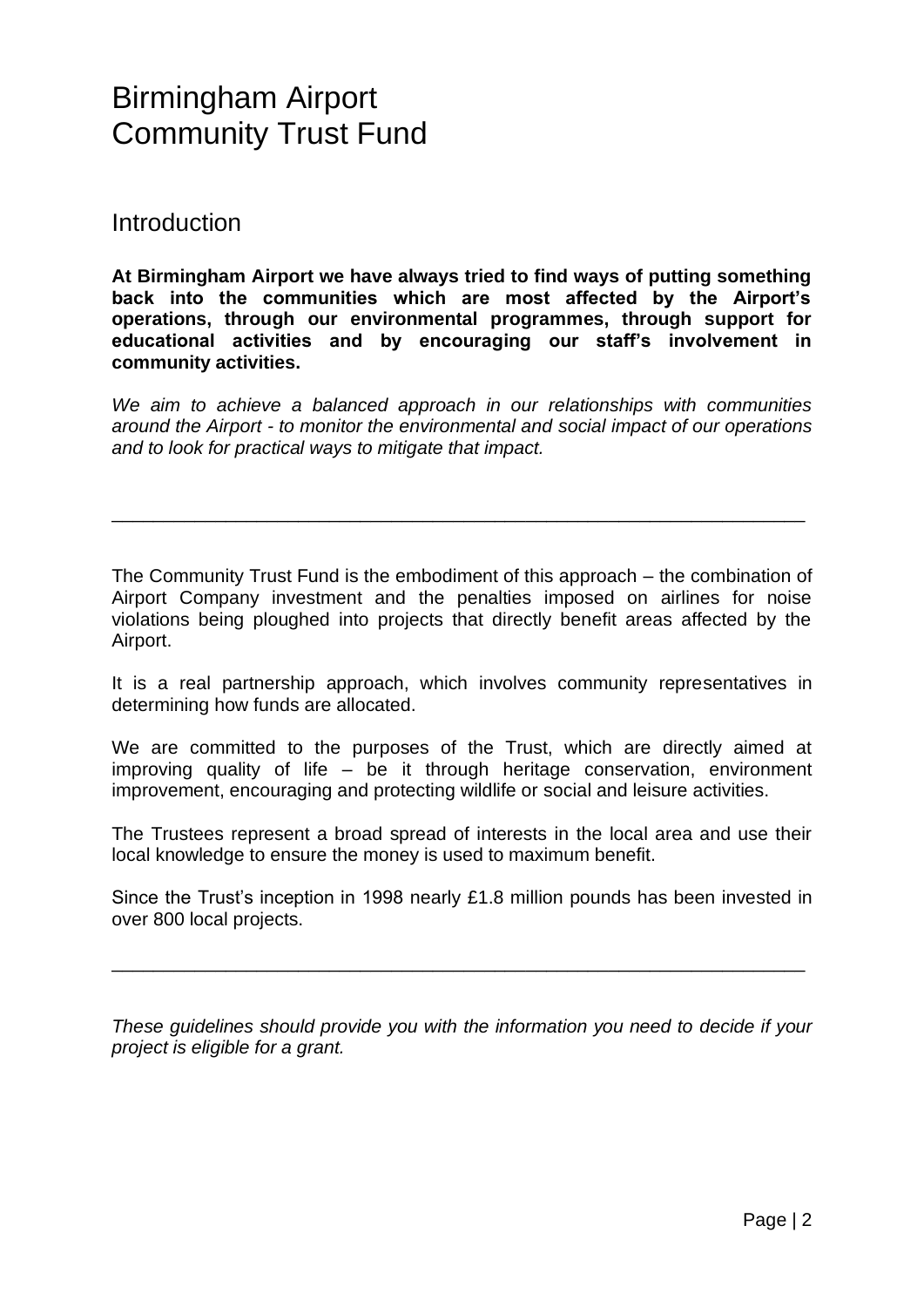### The Purpose of the Trust Fund

The Community Trust Fund enables Birmingham Airport to invest in a range of local projects which benefit your community and environment. By investing in the Community Trust Fund, the Airport recognises that communities close to the Airport suffer disturbance from aircraft activity and seeks to make appositive contribution to the quality of life in those areas.

The Trust is a registered charity (No: 1071176) and is operated by nine Trustees who decide on how funds will be allocated. There are two nominees from Solihull Metropolitan Borough Council, two nominees from Birmingham City Council, three nominees from the Airport Consultative Committee and two nominees from the Airport Company.

\_\_\_\_\_\_\_\_\_\_\_\_\_\_\_\_\_\_\_\_\_\_\_\_\_\_\_\_\_\_\_\_\_\_\_\_\_\_\_\_\_\_\_\_\_\_\_\_\_\_\_\_\_\_\_\_\_\_\_\_\_\_\_\_\_\_\_

### **Criteria**

The Community Trust Fund will support projects in any of the following areas:

- 1. *Heritage Conservation.*
- 2. *Environment improvement, improving awareness of environmental issues, environmental education and training, encouraging and protecting wildlife.*
- 3. *Bringing the Community closer together through facilities for sport, recreation and other leisure time activities.*
- 4. *Improving health and wellbeing through the promotion of healthy lifestyles and employment opportunities.*

The Trust's A*rea of Benefit* is defined as those areas most affected by the Airport's operations. This area is defined as lying within the boundaries of the post codes listed within these guidelines.

Under the terms of its Section 106 Planning Agreement with Solihull Metropolitan Borough Council, The Airport Company agreed to pay £75,000 each year into the Trust, this sum being Index-Linked to inflation. In 2019 this resulted in more than £86,000 being directly invested by the Airport Company. The Fund is also 'topped up' by those fines imposed on airlines that exceed the Airport's noise violation levels.

\_\_\_\_\_\_\_\_\_\_\_\_\_\_\_\_\_\_\_\_\_\_\_\_\_\_\_\_\_\_\_\_\_\_\_\_\_\_\_\_\_\_\_\_\_\_\_\_\_\_\_\_\_\_\_\_\_\_\_\_\_\_\_\_\_\_\_

### Administration of the Trust

The Trust is administered by:

The Community Trust Fund Administrator Tel: 0121 767 7448 Birmingham Airport Birmingham B26 3QJ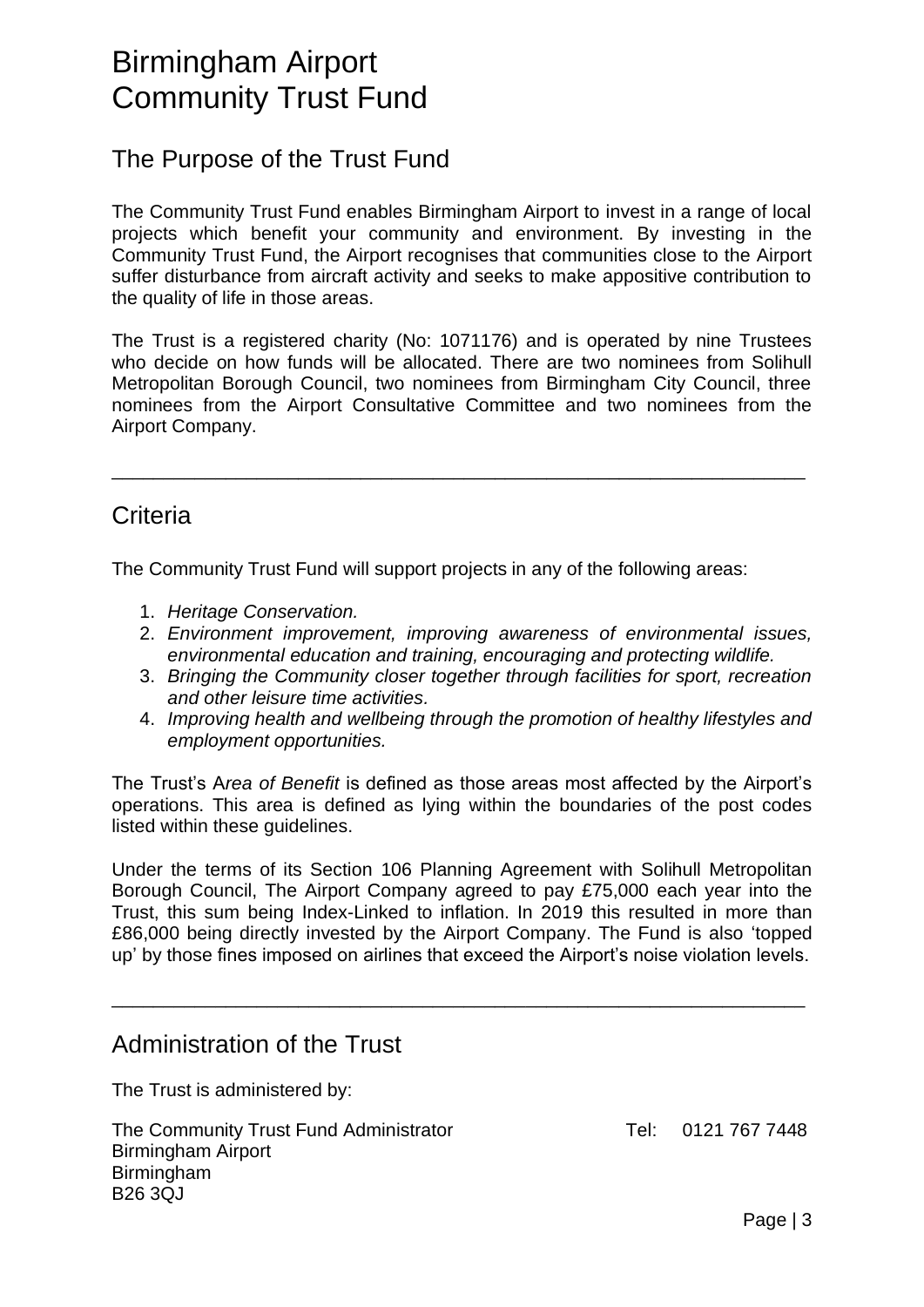### Application Guidelines

Some frequently asked questions

#### *How do I apply to the Trust Fund for a grant?*

Please read these guidelines carefully to determine whether your project meets the Trust's criteria. If you are unsure about eligibility, contact the Trust Fund Administrator who will be able to advise you. If you decide your project does meet the criteria, then contact the Administrator for an application form.

#### *What sort of project will the Trust Fund support?*

The Trust Fund aims to support projects which benefit your community and environment in any of the following areas:

- 1. Heritage Conservation.
- 2. Environment improvement, improving awareness of environmental issues, environmental education and training, encouraging and protecting wildlife.
- 3. Bringing the Community closer together through facilities for sport, recreation and other leisure time activities.
- 4. Improving health and wellbeing through the promotion of healthy lifestyles and employment opportunities..

#### *Which geographical areas does the Trust Fund cover?*

The Trust will support projects in areas which are directly affected by the Airport's operations. These are generally close to the Airport or under departure or arrival routes. Your project must operate from an address in one of the postcodes listed in these guidelines. In addition, the Airport operates a weighting system that aims to prioritise projects operating in those neighbourhoods identified as priority areas in its Corporate Responsibility Strategy.

#### *What is the maximum grant available from the Trust Fund?*

In order to ensure a good spread of projects, the maximum grant is £3,000. Applicants are encouraged to be realistic and only apply for what they really need. Only in exceptional circumstances will consideration be given to applications for larger grants.

#### *Is match funding required in order to qualify for a grant?*

The Trustees reserve the right to require match funding to be obtained for larger grants.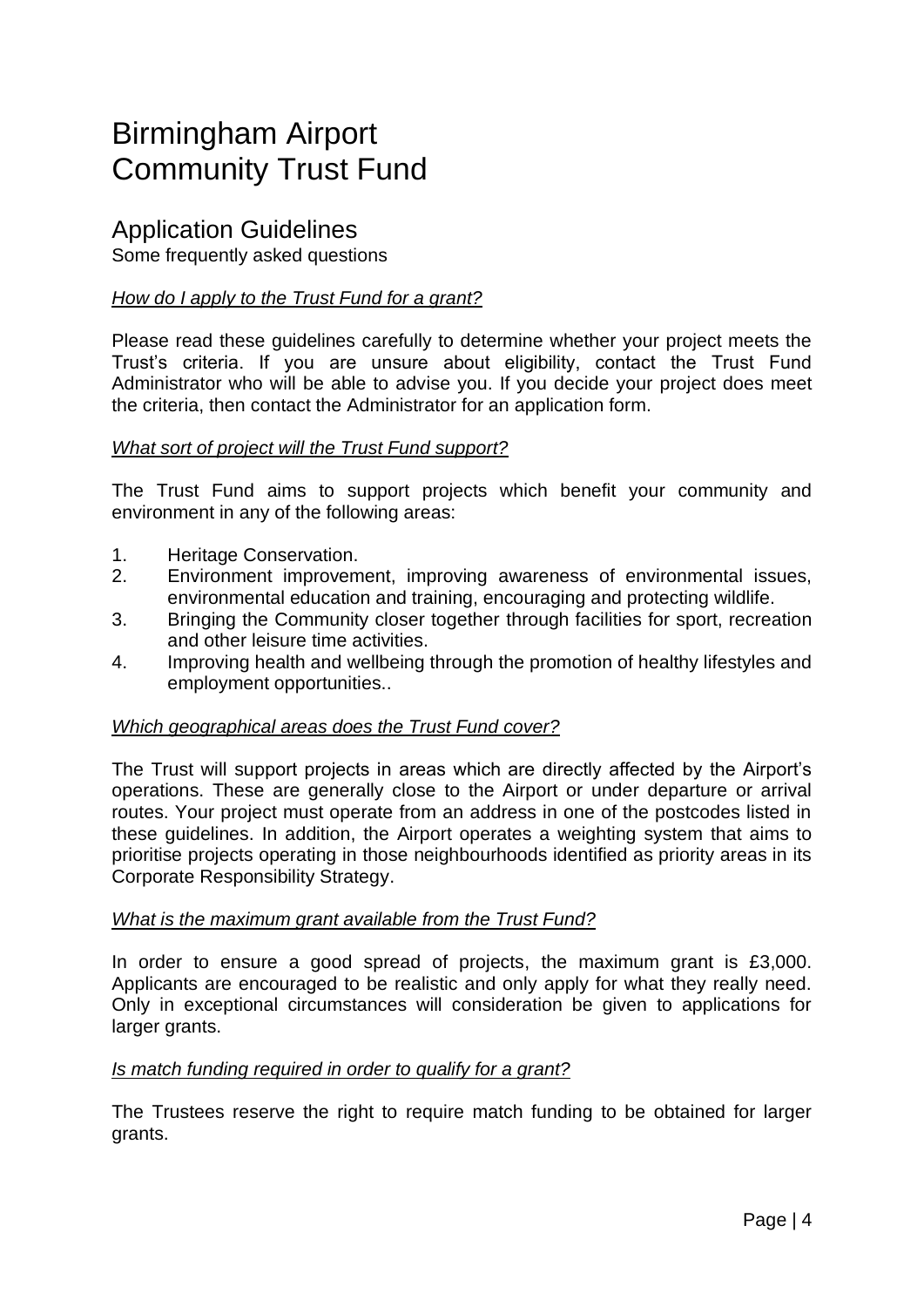Application Guidelines - Frequently asked questions (continued)

#### *Will applications for capital and revenue projects be considered?*

Yes. Both capital and revenue projects will be considered. However, the Trustees will not commit to recurrent expenditure or running costs, such as salaries, fees or expenses.

#### *Can individuals receive grants from the Trust Fund?*

No. We aim to benefit community projects and grants will not be made to individuals.

#### *How often are grants awarded?*

Usually twice a year – in April and October.

#### *When should we apply?*

Applications can be made at any time. Deadlines for the current round of applications are available on the Airport's website or you can contact the Administrator for advice. You should not apply before you have obtained any necessary permissions for your project.

#### *How long do you have before any grant must be spent?*

In normal circumstances, we expect a grant to have been spent within six months of receipt.

#### *Once an application has been submitted, what happens next?*

Your application will be assessed to ensure it is complete and we may contact you for further information. Applications will be acknowledged and if received in time, submitted to the next Trustees meeting. Proposals received after a deadline will be presented to the next meeting. Following the Trustees meeting, you will be advised of the Trustees decision. Please be patient after the Trustees meeting and do not telephone or e-mail to enquire if you have been successful.

#### *Can we appeal if our bid is unsuccessful?*

No. The Trustees decision is final and we are not obliged to enter into correspondence with regard to their decision.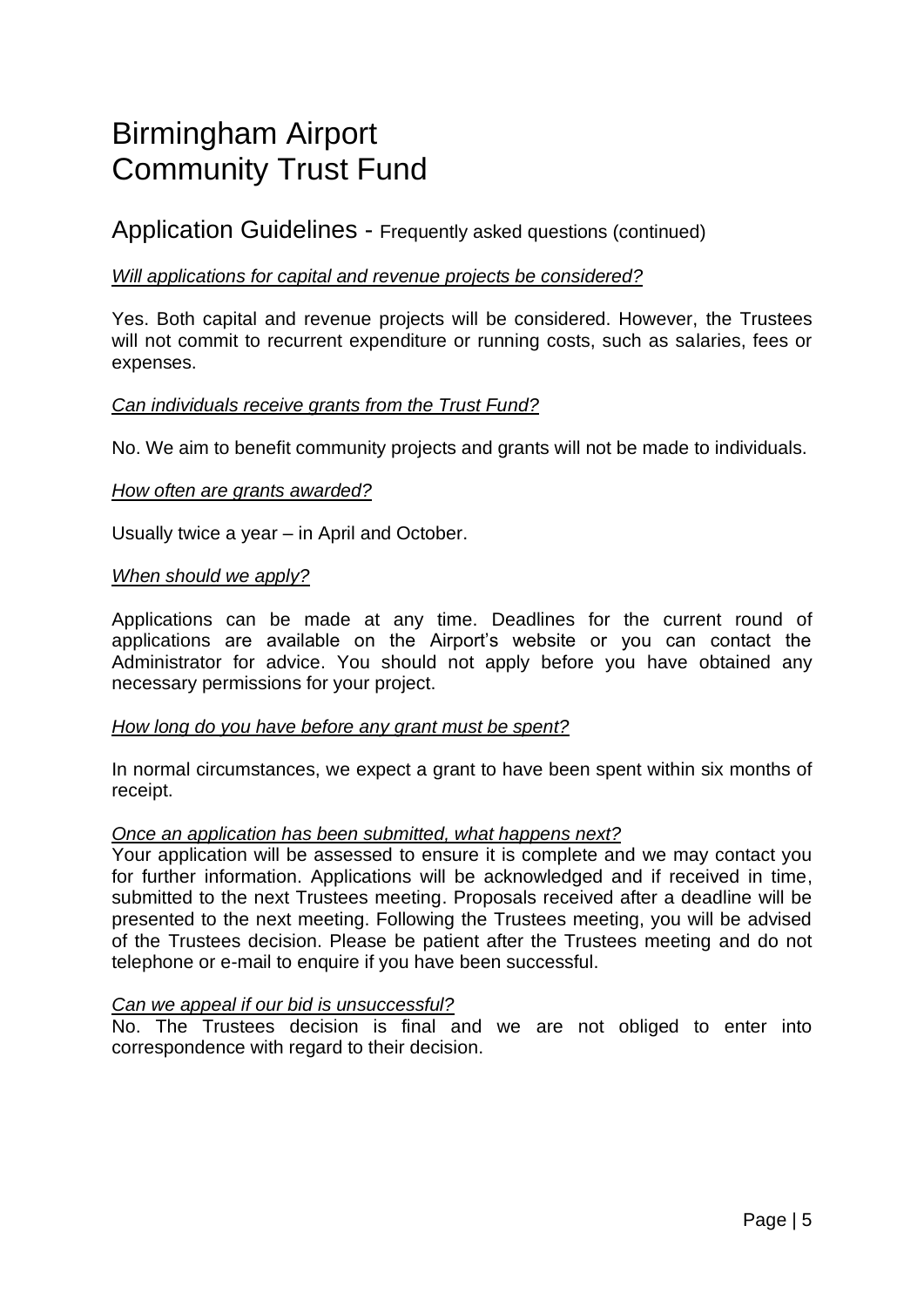### Area of Benefit

The Trust Fund aims to benefit communities most affected by aircraft operations at Birmingham Airport.

Check this list of postcodes within the Trust Fund's Area of Benefit. If the address from where your project operates is on this list, you may be eligible. If not, then your project will not be eligible.

| <b>Postcode</b>   | Area                              | <b>Postcode</b> | Area                    |
|-------------------|-----------------------------------|-----------------|-------------------------|
| <b>B82</b>        | Washwood Heath/Ward End           | B44 0           | Kingstanding            |
| <b>B95</b>        | <b>Bordesley Green</b>            | B449            | Kingstanding            |
| B <sub>235</sub>  | <b>Short Heath</b>                | B461            | <b>Water Orton</b>      |
| B <sub>236</sub>  | <b>Short Heath</b>                | B462            | Shustoke/Whitacre       |
| B <sub>23</sub> 7 | <b>Stockland Green</b>            | B463            | Coleshill               |
| B240              | Erdington                         | B721            | <b>Wylde Green</b>      |
| B <sub>24</sub> 8 | Erdington                         | B735            | <b>Boldmere</b>         |
| B <sub>24</sub> 9 | Tyburn                            | B736            | <b>Sutton Coldfield</b> |
| B <sub>25</sub> 8 | <b>North Yardle</b>               | B742            | <b>Streetly</b>         |
| B <sub>26</sub> 1 | South Yardley                     | B743            | <b>Streetly</b>         |
| B <sub>26</sub> 2 | Sheldon                           | B744            | <b>Four Oaks</b>        |
| B <sub>26</sub> 3 | Sheldon                           | B755            | Mere Green              |
| B330              | <b>Garrett's Green/Tile Cross</b> | B756            | <b>Moor Hall</b>        |
| B338              | <b>Stechford</b>                  | B757            | <b>Rectory Park</b>     |
| <b>B339</b>       | <b>Kitts Green</b>                | B760            | Curdworth               |
| B346              | <b>Bucklands End</b>              | B761            | Pype Hayes              |
| B347              | <b>Shard End</b>                  | B762            | Walmley                 |
| B356              | <b>Castle Vale</b>                | B769            | Minworth                |
| B <sub>35</sub> 7 | Castle Vale                       | B91 2           | Solihull/C'e de Barnes  |
| B <sub>360</sub>  | <b>Smiths Wood</b>                | B913            | Solihull/Monkspath      |
| B368              | Hodge Hill                        | B920            | Hampton in Arden        |
| B369              | <b>Castle Bromwich</b>            | B927            | Solihull/Lyndon         |
| B375              | Fordbridge                        | B928            | Elmdon                  |
| B376              | Kingshurst                        | B929            | Elmdon                  |
| B377              | Marston Green/Ch'ley Woood        | B930            | Knowle                  |
| B <sub>40</sub> 1 | <b>NEC</b>                        | B938            | Dorridge                |
| <b>CV77</b>       | B'sall C'mon/Meriden              | B939            | Knowle                  |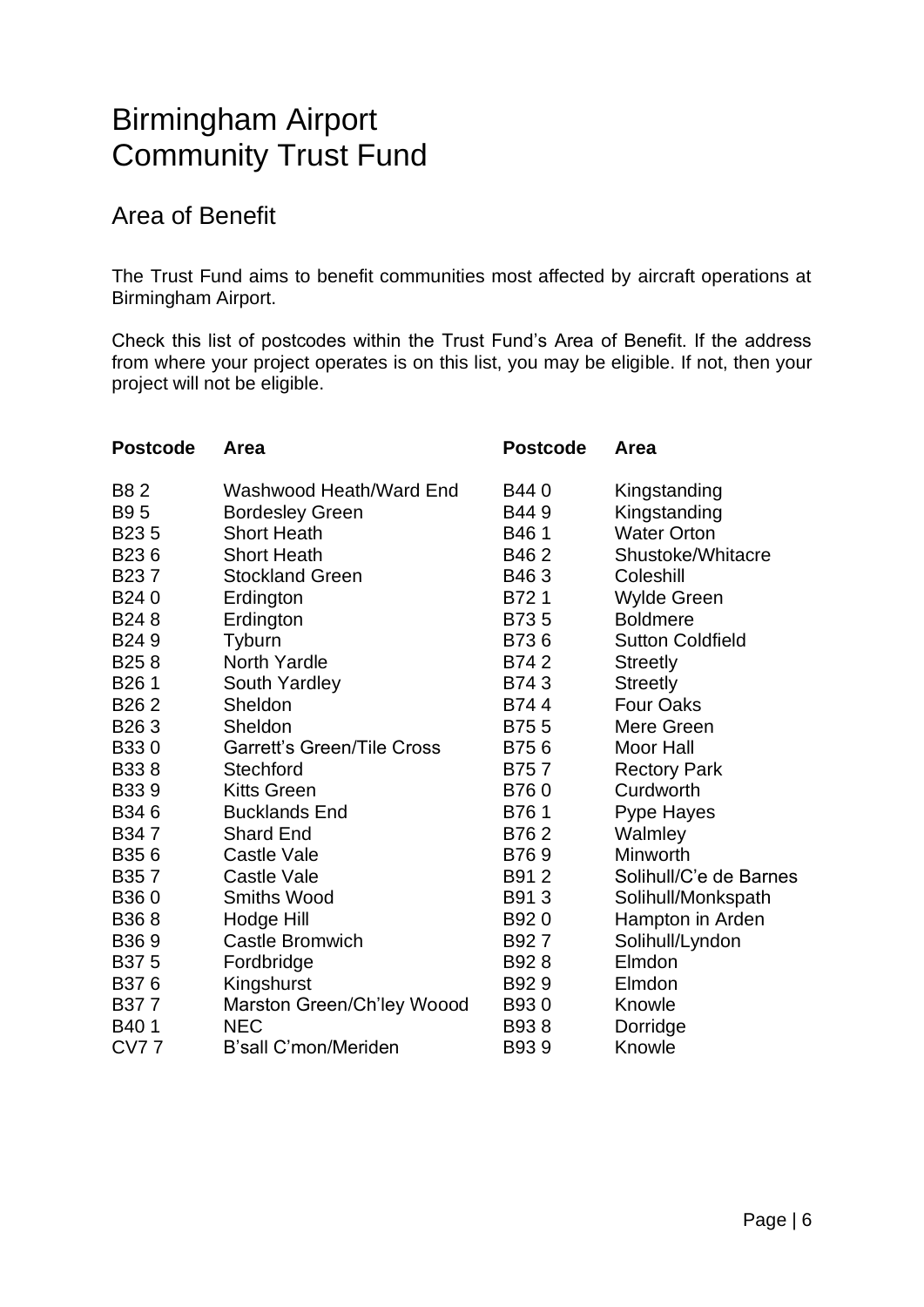### Area of Benefit (continued)

The Trustees will give more consideration to projects in communities where both the impact of the Airport and social need is greatest. Their assessment is based on a range of measures and is not simply a reflection of how near a community is to the Airport or whether it lies beneath flight paths. Furthermore, the Airport's Corporate Responsibility Strategy prioritises support for communities in East Birmingham and North Solihull where there are significant levels of deprivation. Eligible postcodes are shown below according to the weighting they receive, where Tier One receives the highest consideration. The Trustees will aim to make 60% of awards to projects operating in Tier One postcodes. You should also bear in mind that some postcodes cover large areas where the degree of impact will vary considerably.

#### **Tier One**

| B8 2              | <b>Ward End</b>                   | B346              | <b>Bucklands End</b>   |
|-------------------|-----------------------------------|-------------------|------------------------|
| <b>B82</b>        | Washwood Heath                    | B347              | <b>Shard End</b>       |
| B9 5              | <b>Bordesley Green</b>            | B356              | <b>Castle Vale</b>     |
| B <sub>235</sub>  | <b>Short Heath</b>                | B <sub>35</sub> 7 | <b>Castle Vale</b>     |
| B236              | <b>Short Heath</b>                | B360              | <b>Smiths Wood</b>     |
| B <sub>26</sub> 2 | Sheldon                           | B <sub>36</sub> 8 | Hodge Hill             |
| B330              | <b>Garrett's Green/Tile Cross</b> | B <sub>36</sub> 9 | <b>Castle Bromwich</b> |
| B338              | Stechford                         | B375              | Fordbridge             |
| B339              | <b>Kitts Green</b>                | B376              | Kingshurst             |
| <b>Tier Two</b>   |                                   |                   |                        |
| B240              | Erdington                         | B912              | Solihull/C'e de Barnes |
| B <sub>24</sub> 8 | Erdington                         | B920              | Hampton in Arden       |
| B <sub>24</sub> 9 | Tyburn                            | B927              | Solihull/Lyndon        |
| B <sub>26</sub> 3 | Sheldon                           | B928              | Elmdon                 |
| B377              | <b>Marston Green</b>              | B929              | Elmdon                 |
| B761              | Pype Hayes                        | <b>CV77</b>       | B'sall C'mon/Meriden   |
| <b>Tier Three</b> |                                   |                   |                        |
| B <sub>23</sub> 7 | <b>Stockland Green</b>            | B744              | <b>Four Oaks</b>       |
| B <sub>25</sub> 8 | North Yardley                     | B755              | Mere Green             |
| B <sub>26</sub> 1 | South Yardley                     | B756              | <b>Moor Hall</b>       |
| B40 1             | <b>NEC</b>                        | B757              | <b>Rectory Park</b>    |
| B440              | Kingstanding                      | B760              | Curdworth              |
| B449              | Kingstanding                      | B762              | Walmley                |
| B461              | <b>Water Orton</b>                | B769              | Minworth               |
| B462              | Shustoke/Whitacre                 | B721              | Wylde Green            |
| B463              | Coleshill                         | B913              | Solihull/Monkspath     |
| B <sub>35</sub> 5 | <b>Boldmere</b>                   | B938              | Dorridge               |
| B736              | <b>Sutton Coldfield</b>           | B939              | Knowle                 |
| B742              | Streetly                          |                   |                        |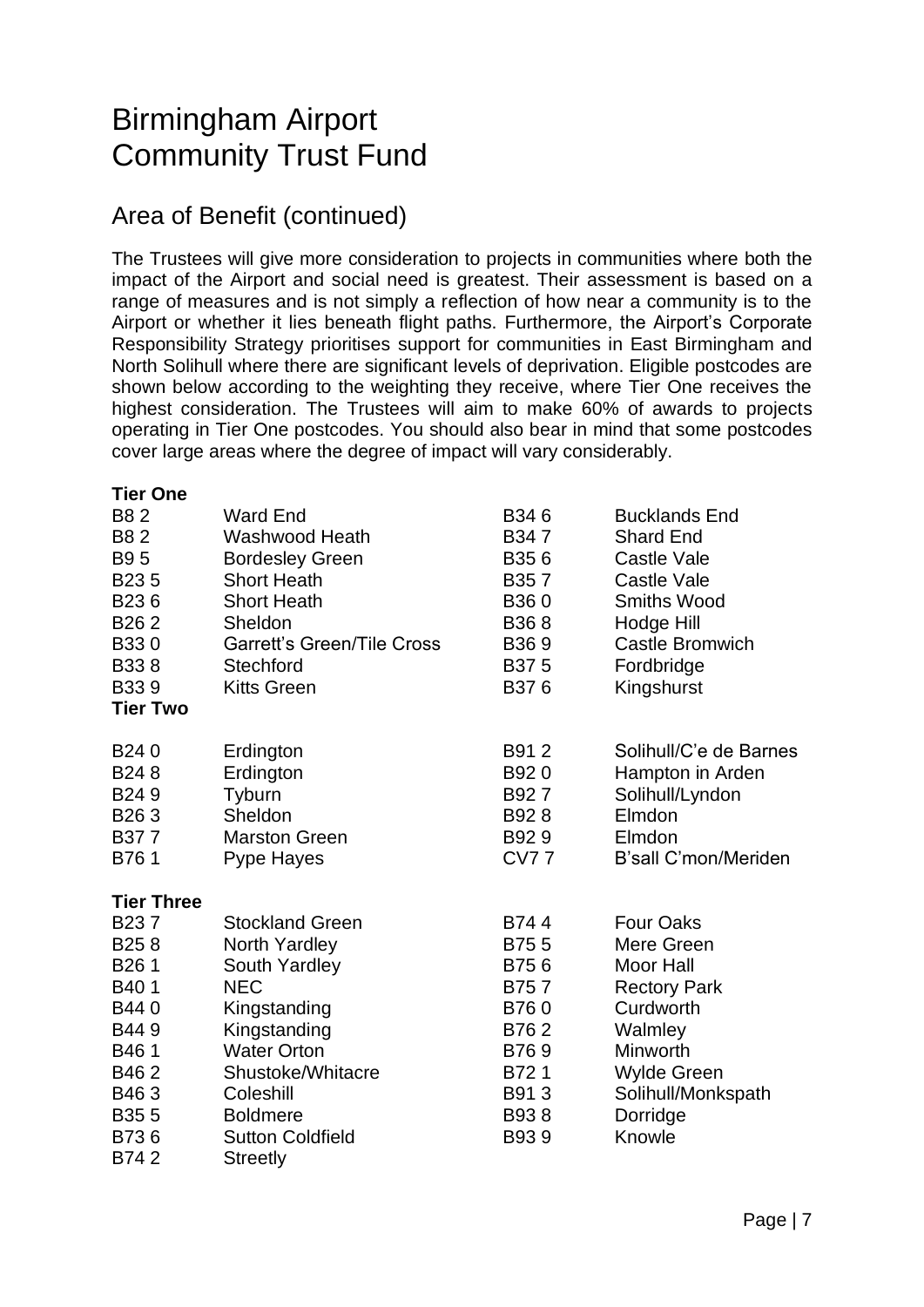### **Conditions**

- 1) The Community Trust Fund can assist in a number of ways, for example:
	- Part- funding for a specific item
	- By awarding funds to be matched by either the project's own fundraising or by another grant from a recognised funding body. In this case it may be possible to pledge a grant with the funding reserved for up to two years until the match funding is available.
	- Funding for specific items to be presented to the project.
	- The award of a 'conditional grant', where funding will only be released once specified conditions have been met. Conditional grants are valid for up to two year after the award is made.
	- The phasing of grants over a specific period.
	- Awarding a grant for the full amount.
- 2) The Trustees will consider projects on the basis of merit and benefit to all members of the local community, regardless of age, race, sexuality, gender or religion and according to Charity Commission guidelines.
- 3) The Trustees will seek to achieve balance by granting awards that reflect those areas affected by the Airport, the needs of the communities in those areas and the types of projects supported.
- 4) Priority will be given to projects where the Trustees can see evidence that organisations have made efforts to raise funds from their own resources. They will give a lower priority to projects which fail to show any evidence of fundraising or contributions from their own resources.
- 5) The Trustees require a full break down of project costs and TWO written quotations.
- 6) The Trustees will give preference to projects that benefit the local community or a substantial section of it and not groups of a less inclusive nature. The Trustees encourage applications that take account of the elderly and people with special needs.
- 7) The Trust Fund Administrator will not submit an application to the Trustees unless it is accompanied by the required supporting information, including two written quotations, the organisation's constitution and proper financial records. Copies of recent bank statements do not constitute proper financial records. Even for small or new projects, at the very least an Income and Expenditure Account must be submitted.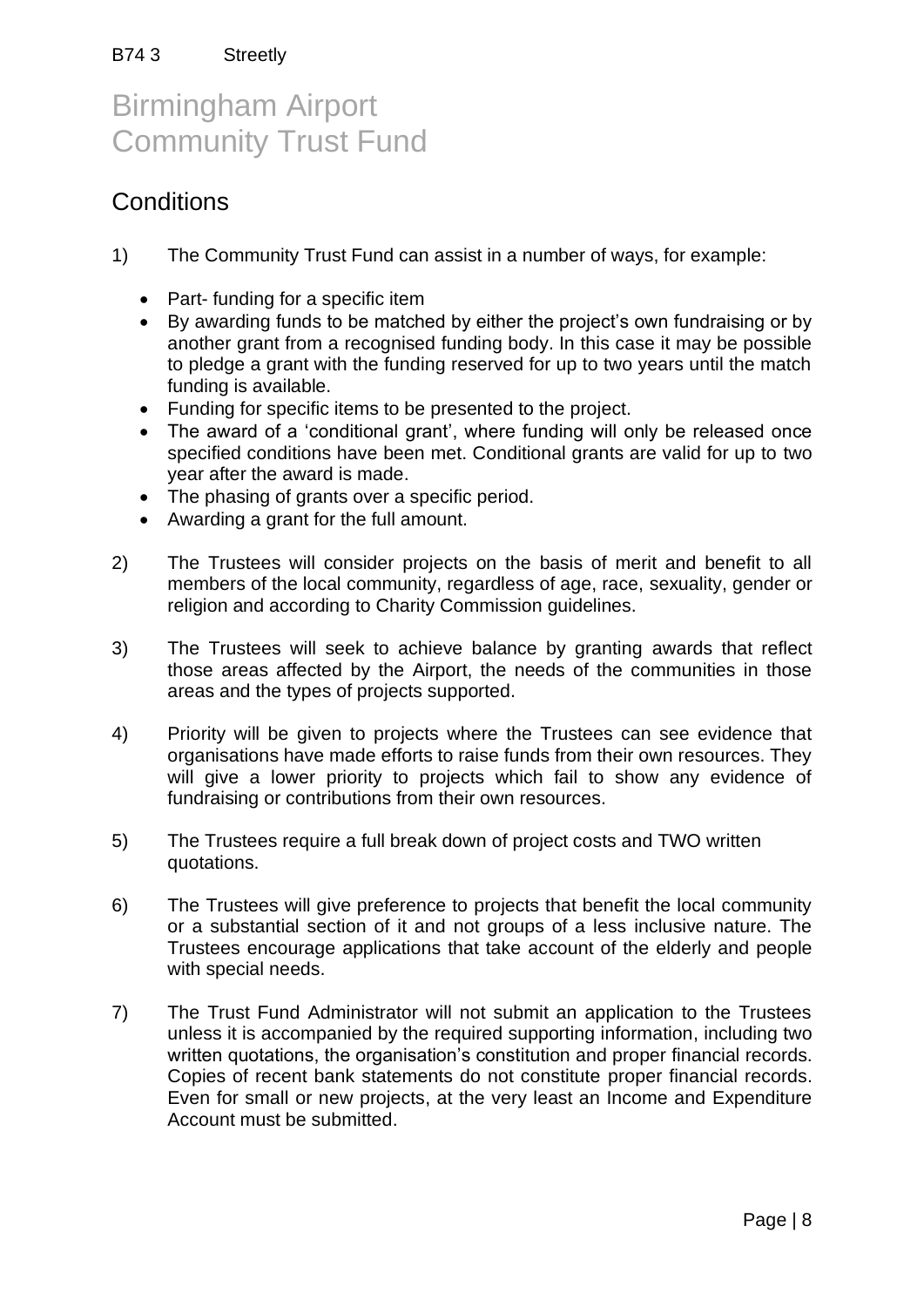Conditions - continued

- 8) In order to ensure a good spread of projects the maximum grant normally made is 3,000. Only in exceptional circumstances will consideration be given to applications for larger grants.
- 9) In order that the Trust can meet its full range of objectives, the Trustees will consider both capital and revenue projects. However, the Trust will not commit to recurrent expenditure and running costs such as rents, salaries or fees.
- 10) The Trust aims to support projects that benefit wide sections of the local community and grants will not be made to individuals.
- 11) Grants will not be awarded to projects already completed and paid for.
- 12) All grants will be awarded at the discretion of the Trustees and their decision is final. In making awards, the Trustees will give priority to groups based locally and under local control and management. Branches of national or international organisations will generally not be supported, even where a project may have local benefit. Those in receipt of, or with access to, substantial support from elsewhere will be given low priority.
- 13) Grants will not be awarded to organisations which have statutory responsibilities such as hospitals, surgeries, clinics or schools unless it is for projects that are clearly over and above their core activities and statutory obligations.
- 14) Grants for the purposes of medical treatment will not be supported.
- 15) Grants will not normally be awarded for the purchase of land or buildings. The Trust can assist with funding equipment, fixtures and fittings.
- 16) Grants will not normally be awarded for general repair and maintenance of buildings, although a specific item of community benefit may be allowed, such as security or adaptations for disabled use.
- 17) Grants will not be awarded for uniforms.
- 18) Grants will not be awarded for individual's sports kits.
- 19) Grants will not normally be awarded for trips or projects resulting in short term benefits, e.g. events, performances or visits.
- 20) Proposals for projects involving the creation of a physical asset (e.g. a garden) requiring ongoing maintenance must include a maintenance plan.